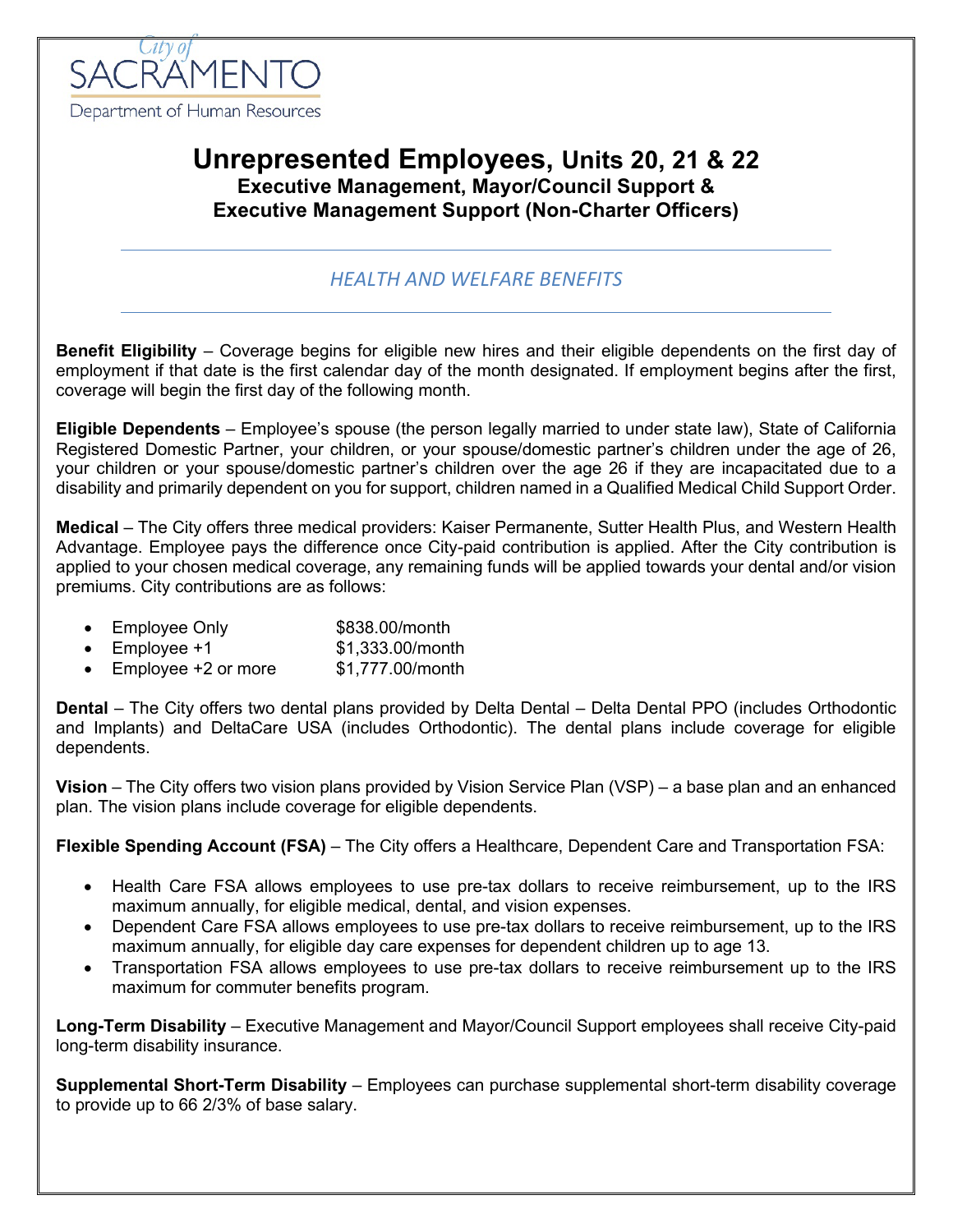**Basic Term Life & Accidental Death and Dismemberment Insurance (AD&D)** – The City provides following City-paid basic life insurance at no cost to employees:

• \$50,000 life insurance for Executive Management, Executive Management Support and Mayor/Council Support.

**Supplemental Life and AD&D** – Available for employee purchase dependent upon Labor Agreement.

**Dependent Life Insurance** – Employees can purchase \$2,000 or \$5,000 life insurance for a spouse and/or child(ren) up to age 26.

**Workers' Compensation** – Employees are covered by the City's self-insured workers' compensation program.

**Aflac Insurance** – Employees can purchase Accident, Hospital Indemnity, or Critical Illness policies at the City's group rates.

**LegalShield & Identity Theft Protection** – Employees can purchase membership and have access to 24/7 expert legal advice, assistance on legal matters.

**Liberty Mutual Home and Car Insurance** – Employees are offered exclusive group savings and competitive rates.

## *RETIREMENT AND DEFERRED COMPENSATION*

**California Public Employees' Retirement System** – The City contracts with the California Public Employees Retirement System (PERS).

- Executive Management, Mayor/Council Support and Executive Management Support: 2% @ 55 retirement formula for Classic PERS members; 2% @ 62 retirement formula for new enrollees to PERS.
- Executive Management Police Safety employees: 3% @ 50 retirement formula for Classic PERS members; 2.7% @ 57 retirement formula for new enrollees to PERS.
- Executive Management Fire Safety employees: 3% @ 55 retirement formula for Classic PERS members; 2.7% @ 57 retirement formula for new enrollees to PERS.

For more specific information, refer to the Personnel Resolution Covering [Unrepresented Officers and](http://www.cityofsacramento.org/HR/Divisions/Labor-Relations/Labor-Agreements)  [Employees.](http://www.cityofsacramento.org/HR/Divisions/Labor-Relations/Labor-Agreements)

**Social Security and Medicare** – Both the City and the employee contribute 6.2% into Social Security and 1.45% into Medicare. *Note: Sworn Police and Fire Safety employees do not participate in Social Security.*

**401(a) Retirement Plan** – IRS Section 401(a) Plans shall be available to eligible employees and participation for eligible employees shall be mandatory. Contributions to the Plan shall be as follows:

- **Executive Management and Mayor/Council Support** City contributes four percent (4%) of salary, employee contributes five percent (5%) of salary.
- **Executive Management Support** City contributes two percent (2%) of salary, employee contributes two percent (2%) of salary.

**Deferred Compensation Plan** – Enrollment in the City sponsored 457 Deferred Compensation Plan administered by Nationwide is voluntary. Contributions and earnings are tax deferred. Employees may enroll or change contributions once a month per IRS regulations. Employees can defer up to the annual amount fixed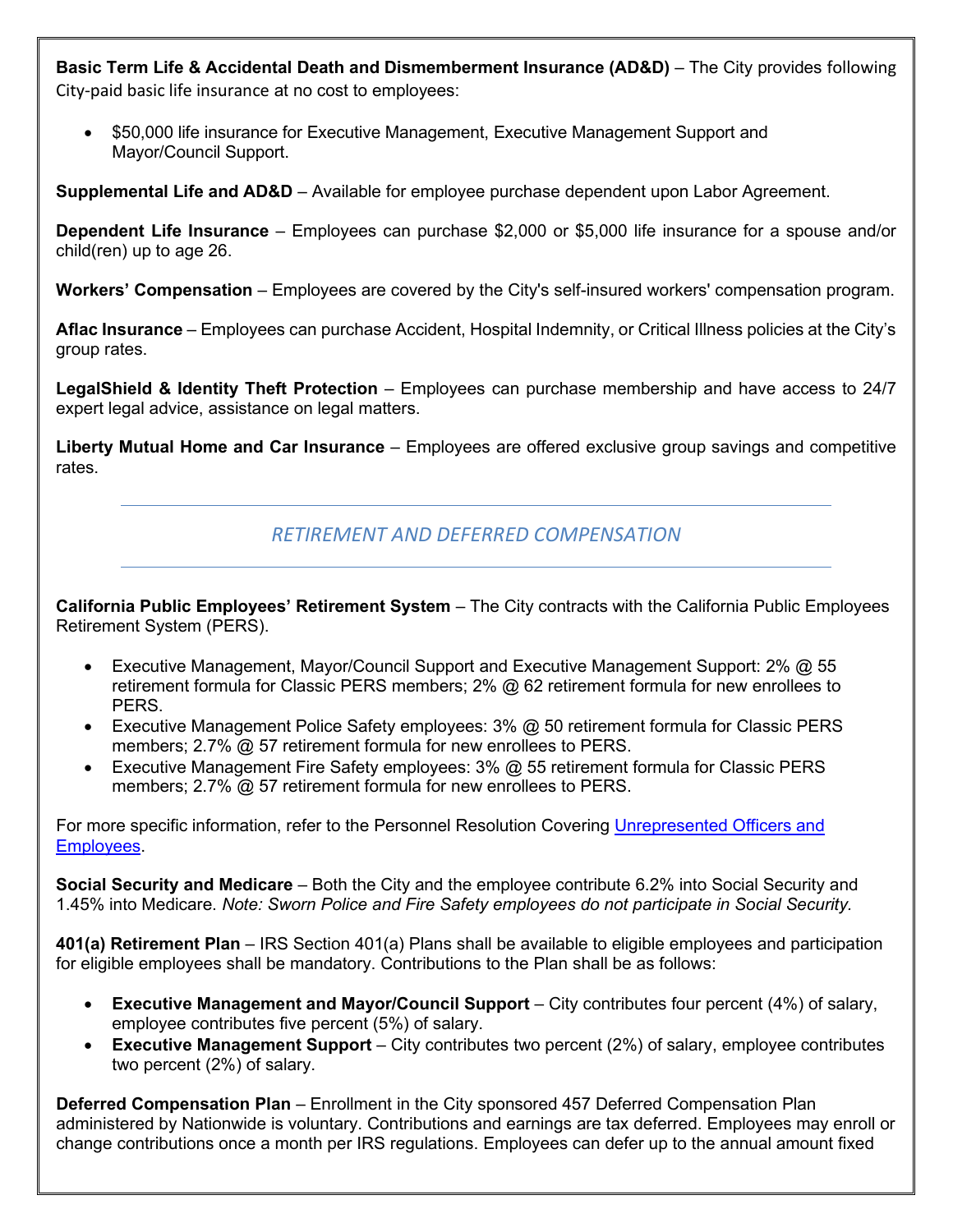by the IRS. To allow for flexibility, the plan has loan and hardship withdrawal provisions. The City does not match employee contributions.

#### *WORK/LIFE PROGRAMS*

**Employee Assistance Program (EAP)** – EAP is a confidential service available to employees and their family, and is a program designed to help with emotional health issues and everyday challenges. Administered by Mental Health Network, EAP is easy to use and paid for by the City. EAP member services provide a wealth of resources that can help employees lead a healthy, happy, and well-balanced life – including emotional health, wellness, and work and life services for employees and their covered dependents. Employees and each of their family member are eligible for five (5) in-person sessions or telephonic consultations, per issue, per calendar year.

**Transportation** – The City encourages the use of public transportation. Full-time City employees who use Sacramento Regional Transit are eligible to receive eighty percent (80%) City-paid monthly bus passes. Parttime City employees are eligible to receive fifty percent (50%) City-paid monthly bus passes. If using other transportation modes such as Amtrak, the City will reimburse eligible full-time employees eighty percent (80%) of the costs up to a maximum of \$120.00 per month and eligible part-time employees may be reimbursed fifty percent (50%) of the costs up to a maximum of \$120.00 per month.

Eligible full-time Executive Management Support employees who work in the downtown area shall receive a transportation allowance of \$90.00 per month, and eligible part-time Executive Management Support employees shall receive a transportation allowance of \$60.00 per month.

Executive Management and Mayor/Council Support employees shall receive City-provided parking. Executive Management Support employees are eligible for City-provided parking. Employees who receive City-paid parking shall not be eligible for the downtown parking subsidy.

Discount parking will be available to Executive Management Support employees on a first-come, first-served basis, for parking spaces in the Memorial Garage at a cost of seventy percent (70%) of the regular Memorial Garage monthly rate.

Reimbursement for Use of Privately-Owned Vehicles:

- Executive Team Members \$500/month
- Division Managers **\$250/month**
- Professional Level \$0 \$175/month
- Support/Miscellaneous Staff \$0 \$100/month

**Holidays** – The City observes 13 official holidays and 2 floating holidays.

**Vacation** – Employees may accumulate up to a maximum of 480 vacation hours. Vacation accrual rate is based on years of service:

| Years of Service    Vacation Earned |                   |
|-------------------------------------|-------------------|
| $0$ to 5                            | 10 days/80 hours  |
| 5 to 15                             | 15 days/120 hours |
| $16 +$                              | 20 days/160 hours |

**Sick Leave** – City employees accrue sick leave based on the number of regular hours worked. Full-time employees earn 96 hours of sick leave per year. There is no maximum accumulation.